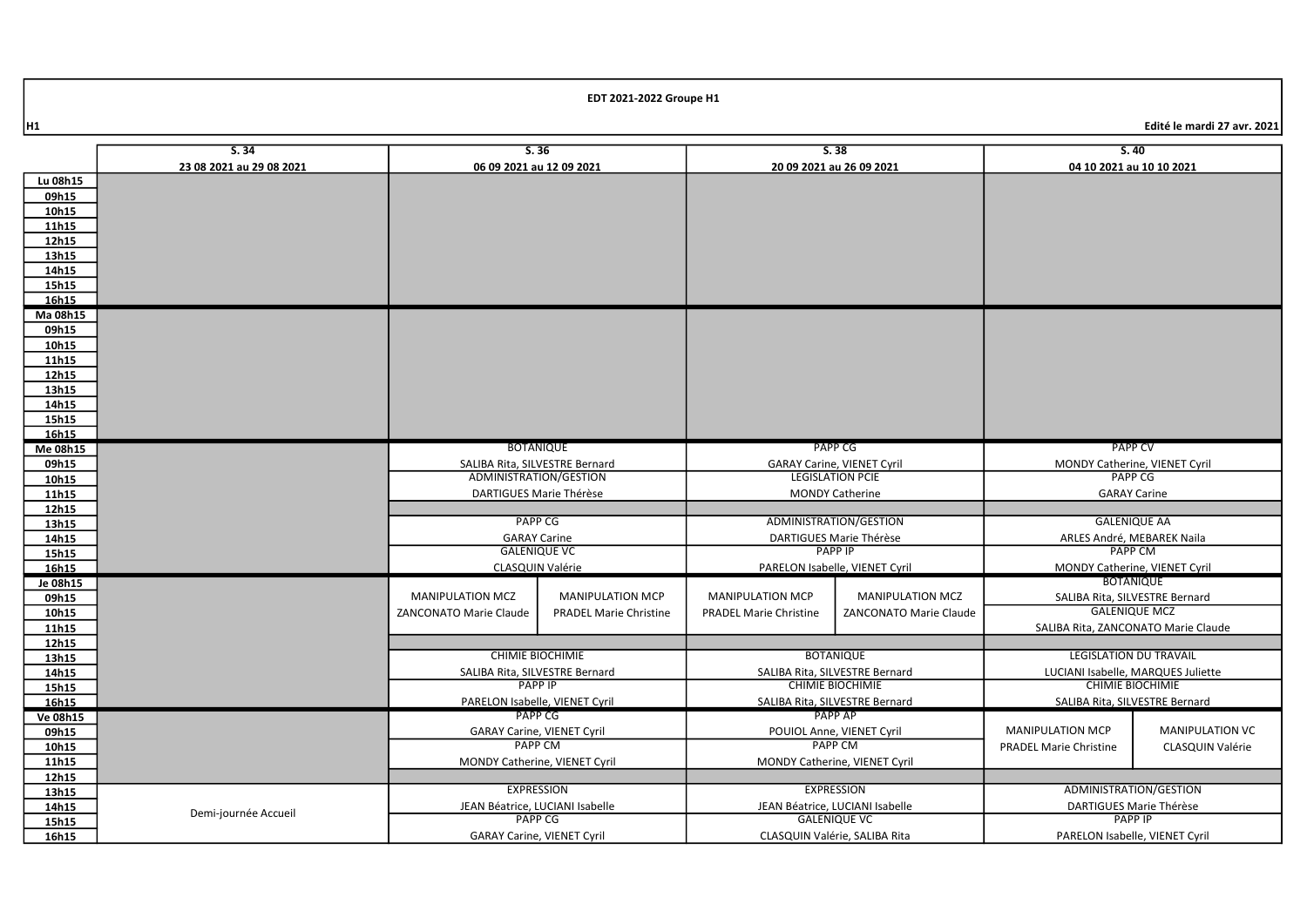|                | S.43                                      |                        | S.45                                   |                                                 | S.47                                     |                                    | S.49                               |                                        |
|----------------|-------------------------------------------|------------------------|----------------------------------------|-------------------------------------------------|------------------------------------------|------------------------------------|------------------------------------|----------------------------------------|
|                | 25 10 2021 au 31 10 2021                  |                        |                                        | 08 11 2021 au 14 11 2021                        | 22 11 2021 au 28 11 2021                 |                                    | 06 12 2021 au 12 12 2021           |                                        |
| Lu 08h15       |                                           |                        |                                        |                                                 |                                          |                                    |                                    |                                        |
| 09h15          |                                           |                        |                                        |                                                 |                                          |                                    |                                    |                                        |
| 10h15          |                                           |                        |                                        |                                                 |                                          |                                    |                                    |                                        |
| 11h15          |                                           |                        |                                        |                                                 |                                          |                                    |                                    |                                        |
| 12h15          |                                           |                        |                                        |                                                 |                                          |                                    |                                    |                                        |
| 13h15          |                                           |                        |                                        |                                                 |                                          |                                    |                                    |                                        |
| 14h15          |                                           |                        |                                        |                                                 |                                          |                                    |                                    |                                        |
| 15h15          |                                           |                        |                                        |                                                 |                                          |                                    |                                    |                                        |
| 16h15          |                                           |                        |                                        |                                                 |                                          |                                    |                                    |                                        |
| Ma 08h15       |                                           |                        |                                        | <b>PAPP CM</b>                                  |                                          |                                    |                                    |                                        |
| 09h15          |                                           |                        | <b>MONDY Catherine</b>                 | <b>GALENIQUE AA</b>                             |                                          |                                    |                                    |                                        |
| 10h15          |                                           |                        |                                        |                                                 |                                          |                                    |                                    |                                        |
| 11h15          |                                           |                        | ARLES André, MEBAREK Naila             |                                                 |                                          |                                    |                                    |                                        |
| 12h15          |                                           |                        | <b>CHIMIE BIOCHIMIE</b>                |                                                 |                                          |                                    |                                    |                                        |
| 13h15<br>14h15 |                                           |                        | SALIBA Rita, SILVESTRE Bernard         |                                                 |                                          |                                    |                                    |                                        |
| 15h15          |                                           |                        |                                        | <b>PAPP IP</b>                                  |                                          |                                    |                                    |                                        |
| 16h15          |                                           |                        |                                        | PARELON Isabelle                                |                                          |                                    |                                    |                                        |
| Me 08h15       | <b>EXPRESSION</b>                         |                        | <b>LEGISLATION DU TRAVAIL</b>          |                                                 | PAPP CM                                  |                                    | <b>CHIMIE BIOCHIMIE</b>            |                                        |
| 09h15          | JEAN Béatrice, LUCIANI Isabelle           |                        | LUCIANI Isabelle, MARQUES Juliette     |                                                 | LUCAT Fabienne, MONDY Catherine          |                                    | SALIBA Rita, SILVESTRE Bernard     |                                        |
| 10h15          | <b>CHIMIE BIOCHIMIE</b>                   |                        | <b>MICROBIOLOGIE</b>                   |                                                 | <b>MICROBIOLOGIE</b>                     |                                    | <b>PAPP AP</b>                     |                                        |
| 11h15          | SALIBA Rita, SILVESTRE Bernard            |                        | CENTIS Sylvie, DARTIGUES Marie Thérèse |                                                 | CENTIS Sylvie, DARTIGUES Marie Thérèse   |                                    | POUIOL Anne                        |                                        |
| 12h15          |                                           |                        |                                        |                                                 |                                          |                                    |                                    |                                        |
| 13h15          | <b>PAPP CG</b>                            |                        |                                        |                                                 | <b>PAPP CM</b>                           |                                    |                                    | <b>MICROBIOLOGIE</b>                   |
| 14h15          | <b>GARAY Carine</b>                       |                        | <b>MANIPULATION ER</b>                 | <b>MANIPULATION VC</b>                          |                                          | MONDY Catherine, VIENET Cyril      |                                    | CENTIS Sylvie, DARTIGUES Marie Thérèse |
| 15h15          | <b>PAPP CG</b>                            |                        | ROGALLE Estelle<br>CLASQUIN Valérie    |                                                 | <b>EXPRESSION</b>                        |                                    | <b>PAPP CM</b>                     |                                        |
| 16h15          | <b>GARAY Carine, VIENET Cyril</b>         |                        |                                        |                                                 | JEAN Béatrice, LUCIANI Isabelle          |                                    |                                    | MONDY Catherine, VIENET Cyril          |
| Je 08h15       | <b>GALENIQUE MCZ</b>                      |                        |                                        |                                                 |                                          |                                    |                                    |                                        |
| 09h15          | MEBAREK Naila, ZANCONATO Marie Claude     |                        |                                        |                                                 | <b>MANIPULATION MCZ</b>                  | <b>MANIPULATION MCP</b>            | <b>MANIPULATION MCZ</b>            | <b>MANIPULATION MCP</b>                |
| 10h15          | <b>PAPP CM</b>                            |                        |                                        |                                                 | ZANCONATO Marie Claude                   | <b>PRADEL Marie Christine</b>      | ZANCONATO Marie Claude             | <b>PRADEL Marie Christine</b>          |
| 11h15          | MONDY Catherine, VIENET Cyril             |                        |                                        |                                                 |                                          |                                    |                                    |                                        |
| 12h15          | <b>PAPP IP</b>                            |                        |                                        |                                                 | ADMINISTRATION/GESTION                   |                                    | ADMINISTRATION/GESTION             |                                        |
| 13h15          |                                           |                        |                                        |                                                 |                                          |                                    |                                    |                                        |
| 14h15          | PARELON Isabelle, VIENET Cyril            |                        |                                        | DARTIGUES Marie Thérèse<br><b>GALENIQUE MCZ</b> |                                          | DARTIGUES Marie Thérèse<br>PAPP CM |                                    |                                        |
| 15h15<br>16h15 | PAPP IP<br>PARELON Isabelle, VIENET Cyril |                        | SALIBA Rita, ZANCONATO Marie Claude    |                                                 | MONDY Catherine, VIENET Cyril            |                                    |                                    |                                        |
| Ve 08h15       |                                           |                        |                                        |                                                 |                                          |                                    | <b>LEGISLATION DU TRAVAIL</b>      |                                        |
| 09h15          | <b>MANIPULATION MCP</b>                   | <b>MANIPULATION VC</b> |                                        |                                                 | PAPP CM<br>MONDY Catherine, VIENET Cyril |                                    | LUCIANI Isabelle, MARQUES Juliette |                                        |
| 10h15          | <b>PRADEL Marie Christine</b>             | CLASQUIN Valérie       |                                        |                                                 | <b>CHIMIE BIOCHIMIE</b>                  |                                    | <b>COMMENTAIRE AP</b>              | <b>COMMENTAIRE MCP</b>                 |
| 11h15          |                                           |                        |                                        |                                                 | SALIBA Rita, SILVESTRE Bernard           |                                    | POUIOL Anne                        | <b>PRADEL Marie Christine</b>          |
| 12h15          |                                           |                        |                                        |                                                 |                                          |                                    |                                    |                                        |
| 13h15          |                                           | PAPP CM                |                                        | <b>PAPP AP</b>                                  |                                          | <b>PAPP IP</b>                     |                                    |                                        |
| 14h15          | MONDY Catherine, VIENET Cyril             |                        |                                        |                                                 | POUIOL Anne, VIENET Cyril                |                                    | PARELON Isabelle, VIENET Cyril     |                                        |
| 15h15          | ADMINISTRATION/GESTION                    |                        |                                        |                                                 | <b>PAPP CM</b>                           |                                    | <b>GALENIQUE VC</b>                |                                        |
| 16h15          | DARTIGUES Marie Thérèse                   |                        |                                        |                                                 | LUCAT Fabienne, VIENET Cyril             |                                    | CLASQUIN Valérie, SALIBA Rita      |                                        |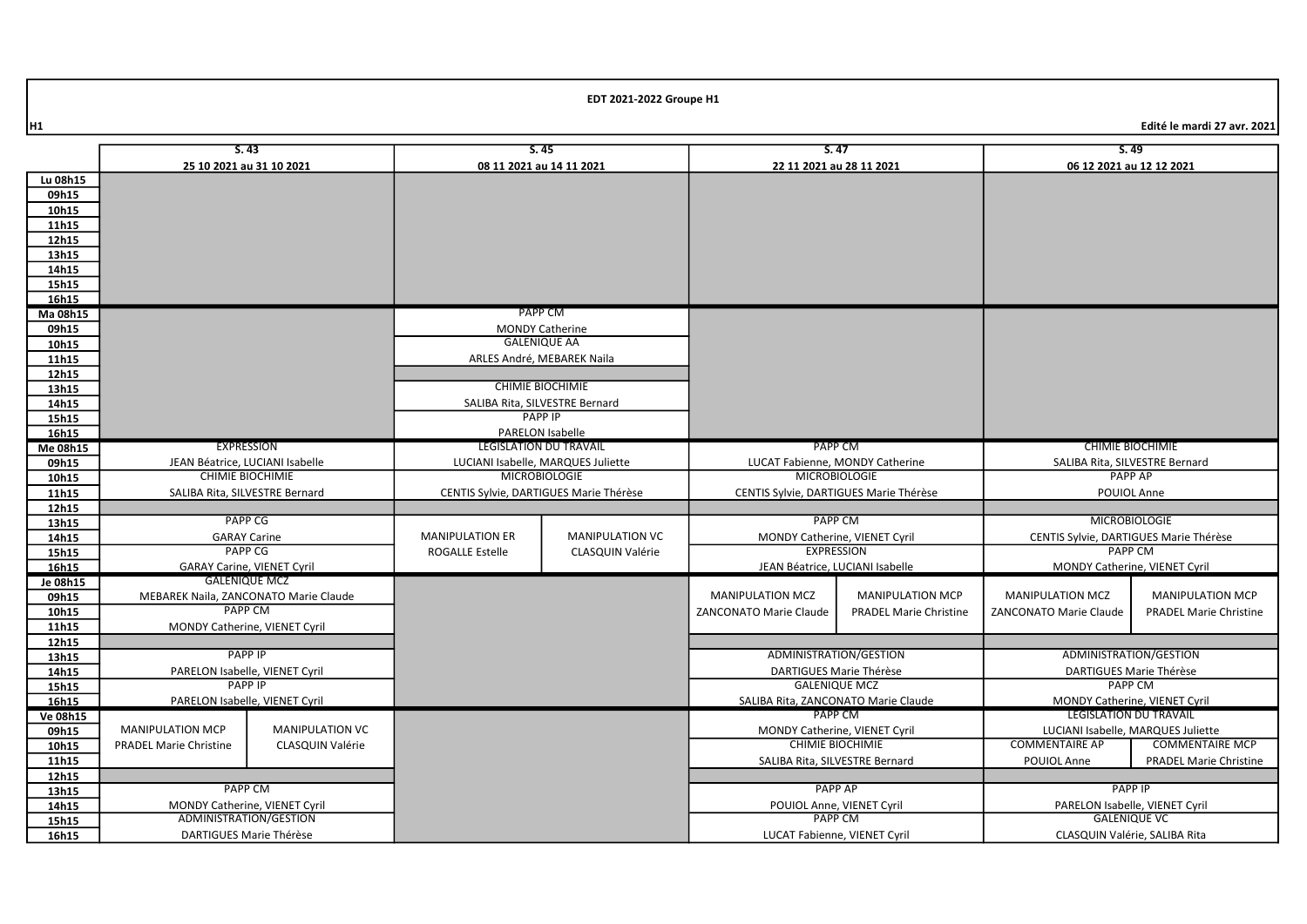16h15

|                   | 5.51                                                     |                               | S.2                            |                                    | S.4                                            |                                | S.6                                    |                                |
|-------------------|----------------------------------------------------------|-------------------------------|--------------------------------|------------------------------------|------------------------------------------------|--------------------------------|----------------------------------------|--------------------------------|
|                   | 20 12 2021 au 26 12 2021                                 | <b>COMMENTAIRE ER</b>         | 10 01 2022 au 16 01 2022       |                                    | 24 01 2022 au 30 01 2022                       |                                | 07 02 2022 au 13 02 2022               |                                |
| Lu 08h15          | <b>COMMENTAIRE MCP</b>                                   |                               |                                |                                    |                                                |                                |                                        |                                |
| 09h15             | <b>PRADEL Marie Christine</b><br><b>CHIMIE BIOCHIMIE</b> | ROGALLE Estelle               |                                |                                    |                                                |                                |                                        |                                |
| 10h15             |                                                          |                               |                                |                                    |                                                |                                |                                        |                                |
| 11h15             | SALIBA Rita, SILVESTRE Bernard                           |                               |                                |                                    |                                                |                                |                                        |                                |
| 12h15             |                                                          | <b>PAPP CG</b>                |                                |                                    |                                                |                                |                                        |                                |
| 13h15             |                                                          |                               |                                |                                    |                                                |                                |                                        |                                |
| 14h15             | <b>GARAY Carine, VIENET Cyril</b><br><b>TAP ER</b>       | <b>TAP MCP</b>                |                                |                                    |                                                |                                |                                        |                                |
| 15h15             |                                                          |                               |                                |                                    |                                                |                                |                                        |                                |
| 16h15             | <b>ROGALLE Estelle</b><br><b>PAPP AP</b>                 | <b>PRADEL Marie Christine</b> |                                |                                    |                                                |                                |                                        |                                |
| Ma 08h15          |                                                          |                               |                                |                                    |                                                |                                |                                        |                                |
| 09h15             | POUIOL Anne<br><b>PAPP CV</b>                            |                               |                                |                                    |                                                |                                |                                        |                                |
| 10h15             |                                                          |                               |                                |                                    |                                                |                                |                                        |                                |
| 11h15             | PARELON Isabelle, VIENET Cyril                           |                               |                                |                                    |                                                |                                |                                        |                                |
| 12h15             | <b>PAPP CV</b>                                           |                               |                                |                                    |                                                |                                |                                        |                                |
| 13h15<br>14h15    | POUIOL Anne, VIENET Cyril                                |                               |                                |                                    |                                                |                                |                                        |                                |
| 15h15             | <b>PAPP CV</b>                                           |                               |                                |                                    |                                                |                                |                                        |                                |
|                   | POUIOL Anne, VIENET Cyril                                |                               |                                |                                    |                                                |                                |                                        |                                |
| 16h15<br>Me 08h15 |                                                          |                               |                                | CHIMIE BIOCHIMIE                   |                                                | <b>EXPRESSION</b>              | <b>COMMENTAIRE CG</b>                  | <b>COMMENTAIRE MCP</b>         |
| 09h15             | ADMINISTRATION/GESTION<br>DARTIGUES Marie Thérèse        |                               | SALIBA Rita, SILVESTRE Bernard |                                    | JEAN Béatrice, LUCIANI Isabelle                |                                | <b>GARAY Carine</b>                    | <b>PRADEL Marie Christine</b>  |
| 10h15             | <b>EXPRESSION</b>                                        |                               | <b>PAPP BS</b>                 |                                    |                                                | <b>PAPP IP</b>                 | <b>CHIMIE BIOCHIMIE</b>                |                                |
| 11h15             | JEAN Béatrice, LUCIANI Isabelle                          |                               | SILVESTRE Bernard              |                                    |                                                | PARELON Isabelle, VIENET Cyril |                                        | SALIBA Rita, SILVESTRE Bernard |
| 12h15             |                                                          |                               |                                |                                    |                                                |                                |                                        |                                |
| 13h15             | <b>GALENIQUE AA</b>                                      |                               | <b>COMMENTAIRE AP</b>          | <b>COMMENTAIRE VC</b>              | <b>PAPP CM</b>                                 |                                | <b>LEGISLATION DU TRAVAIL</b>          |                                |
| 14h15             | ARLES André, MEBAREK Naila                               |                               | POUIOL Anne                    | CLASQUIN Valérie                   | MONDY Catherine, VIENET Cyril                  |                                | LUCIANI Isabelle, MARQUES Juliette     |                                |
| 15h15             | <b>GALENIQUE AA</b>                                      |                               |                                | <b>GALENIQUE VC</b>                | <b>COMMENTAIRE ER</b><br><b>COMMENTAIRE CG</b> |                                | PAPP BS                                |                                |
| 16h15             | ARLES André, SALIBA Rita                                 |                               |                                | CLASQUIN Valérie, MEBAREK Naila    | ROGALLE Estelle                                | <b>GARAY Carine</b>            | SILVESTRE Bernard, VIENET Cyril        |                                |
| Je 08h15          |                                                          |                               |                                | <b>PAPP BS</b>                     | ADMINISTRATION/GESTION                         |                                |                                        |                                |
| 09h15             |                                                          |                               |                                | SILVESTRE Bernard, VIENET Cyril    | DARTIGUES Marie Thérèse                        |                                | <b>MANIPULATION MCZ</b>                | <b>MANIPULATION MCP</b>        |
| 10h15             |                                                          |                               |                                | PAPP BS                            | <b>MICROBIOLOGIE</b>                           |                                | <b>ZANCONATO Marie Claude</b>          | <b>PRADEL Marie Christine</b>  |
| 11h15             |                                                          |                               |                                | SILVESTRE Bernard, VIENET Cyril    | CENTIS Sylvie, DARTIGUES Marie Thérèse         |                                |                                        |                                |
| 12h15             |                                                          |                               |                                |                                    |                                                |                                |                                        |                                |
| 13h15             |                                                          |                               |                                | <b>PAPP IP</b>                     |                                                |                                | ADMINISTRATION/GESTION                 |                                |
| 14h15             |                                                          |                               |                                | PARELON Isabelle, VIENET Cyril     | <b>MANIPULATION MCZ</b>                        | <b>MANIPULATION MCP</b>        | DARTIGUES Marie Thérèse                |                                |
| 15h15             |                                                          |                               |                                | <b>PAPP AP</b>                     | <b>ZANCONATO Marie Claude</b>                  | <b>PRADEL Marie Christine</b>  | <b>MICROBIOLOGIE</b>                   |                                |
| 16h15             |                                                          |                               | POUIOL Anne, VIENET Cyril      |                                    |                                                |                                | CENTIS Sylvie, DARTIGUES Marie Thérèse |                                |
| <b>Ve 08h15</b>   |                                                          |                               | <b>PAPP CV</b>                 |                                    | <b>GALENIQUE AA</b>                            |                                | PAPP CM                                |                                |
| 09h15             |                                                          |                               | <b>VIENET Cyril</b>            |                                    | ARLES André, SALIBA Rita                       |                                | MONDY Catherine, VIENET Cyril          |                                |
| 10h15             | <b>MICROBIOLOGIE</b>                                     |                               |                                | <b>PAPP CM</b>                     |                                                | <b>PAPP CM</b>                 |                                        |                                |
| 11h15             | CENTIS Sylvie, DARTIGUES Marie Thérèse                   |                               |                                | MONDY Catherine, VIENET Cyril      |                                                | MONDY Catherine, VIENET Cyril  |                                        |                                |
| 12h15             |                                                          |                               |                                |                                    |                                                |                                |                                        |                                |
| 13h15             |                                                          | <b>LEGISLATION DU TRAVAIL</b> |                                |                                    | <b>PAPP AP</b>                                 |                                | <b>PAPP CM</b>                         |                                |
| 14h15             |                                                          |                               |                                | LUCIANI Isabelle, MARQUES Juliette | POUIOL Anne, VIENET Cyril                      |                                | MONDY Catherine, VIENET Cyril          |                                |
| 15h15             |                                                          |                               |                                | <b>LEGISLATION PCIE</b>            |                                                | CHIMIE BIOCHIMIE               | <b>LEGISLATION PCIE</b>                |                                |
| 16h15             |                                                          |                               | MONDY Catherine, SALIBA Rita   |                                    | SALIBA Rita, SILVESTRE Bernard                 |                                | MONDY Catherine, SALIBA Rita           |                                |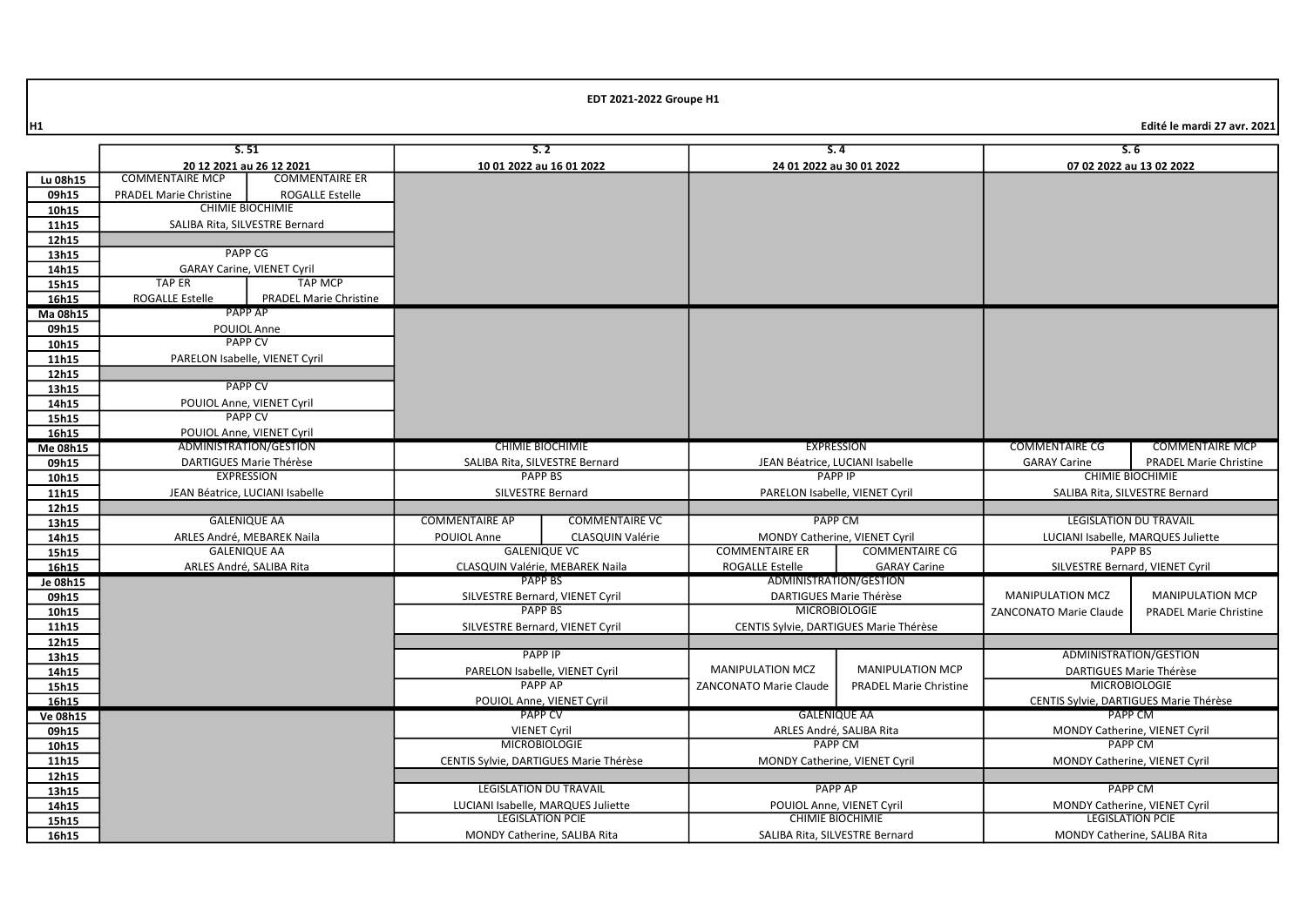|                | S.9                                             |                                               | S.11                                             |                                        |                                                    | S.13                                   |                                        | S.15                                     |
|----------------|-------------------------------------------------|-----------------------------------------------|--------------------------------------------------|----------------------------------------|----------------------------------------------------|----------------------------------------|----------------------------------------|------------------------------------------|
|                | 28 02 2022 au 06 03 2022                        |                                               | 14 03 2022 au 20 03 2022                         |                                        |                                                    | 28 03 2022 au 03 04 2022               |                                        | 11 04 2022 au 17 04 2022                 |
| Lu 08h15       |                                                 |                                               |                                                  |                                        |                                                    |                                        |                                        |                                          |
| 09h15          |                                                 |                                               |                                                  |                                        |                                                    |                                        |                                        |                                          |
| 10h15          |                                                 |                                               |                                                  |                                        |                                                    |                                        |                                        |                                          |
| 11h15          |                                                 |                                               |                                                  |                                        |                                                    |                                        |                                        |                                          |
| 12h15          |                                                 |                                               |                                                  |                                        |                                                    |                                        |                                        |                                          |
| 13h15          |                                                 |                                               |                                                  |                                        |                                                    |                                        |                                        |                                          |
| 14h15          |                                                 |                                               |                                                  |                                        |                                                    |                                        |                                        |                                          |
| 15h15          |                                                 |                                               |                                                  |                                        |                                                    |                                        |                                        |                                          |
| 16h15          |                                                 |                                               |                                                  |                                        |                                                    |                                        |                                        |                                          |
| Ma 08h15       |                                                 |                                               |                                                  |                                        |                                                    |                                        |                                        |                                          |
| 09h15          |                                                 |                                               |                                                  |                                        |                                                    |                                        |                                        |                                          |
| 10h15          |                                                 |                                               |                                                  |                                        |                                                    |                                        |                                        |                                          |
| 11h15          |                                                 |                                               |                                                  |                                        |                                                    |                                        |                                        |                                          |
| 12h15          |                                                 |                                               |                                                  |                                        |                                                    |                                        |                                        |                                          |
| 13h15          |                                                 |                                               |                                                  |                                        |                                                    |                                        |                                        |                                          |
| 14h15          |                                                 |                                               |                                                  |                                        |                                                    |                                        |                                        |                                          |
| 15h15          |                                                 |                                               |                                                  |                                        |                                                    |                                        |                                        |                                          |
| 16h15          |                                                 |                                               |                                                  |                                        |                                                    |                                        |                                        | <b>LEGISLATION PCIE</b>                  |
| Me 08h15       | <b>PAPP CM</b>                                  |                                               | <b>PAPP IP</b><br>PARELON Isabelle, VIENET Cyril |                                        | <b>BOTANIQUE</b><br>SALIBA Rita, SILVESTRE Bernard |                                        |                                        |                                          |
| 09h15          | MONDY Catherine, VIENET Cyril<br><b>PAPP IP</b> |                                               | <b>EXPRESSION</b>                                |                                        | <b>CHIMIE BIOCHIMIE</b>                            |                                        |                                        | <b>MONDY Catherine</b><br><b>PAPP CM</b> |
| 10h15          | PARELON Isabelle                                |                                               | JEAN Béatrice, LUCIANI Isabelle                  |                                        | SALIBA Rita, SILVESTRE Bernard                     |                                        |                                        | MONDY Catherine, VIENET Cyril            |
| 11h15<br>12h15 |                                                 |                                               |                                                  |                                        |                                                    |                                        |                                        |                                          |
| 13h15          | <b>MICROBIOLOGIE</b>                            |                                               |                                                  | <b>PAPP BS</b>                         |                                                    | <b>PAPP IP</b>                         |                                        | <b>PAPP BS</b>                           |
| 14h15          | CENTIS Sylvie, DARTIGUES Marie Thérèse          |                                               |                                                  | SILVESTRE Bernard, VIENET Cyril        |                                                    | PARELON Isabelle, VIENET Cyril         |                                        | SILVESTRE Bernard                        |
| 15h15          | <b>PAPP IP</b>                                  |                                               |                                                  | <b>GALENIQUE AA</b>                    |                                                    | <b>PAPP CM</b>                         |                                        | <b>LEGISLATION PCIE</b>                  |
| 16h15          | PARELON Isabelle, VIENET Cyril                  |                                               | ARLES André, MEBAREK Naila                       |                                        |                                                    | MONDY Catherine, VIENET Cyril          |                                        | <b>MONDY Catherine</b>                   |
| Je 08h15       |                                                 |                                               |                                                  |                                        |                                                    | PAPP BS                                |                                        | <b>BOTANIQUE</b>                         |
| 09h15          | <b>MANIPULATION MCZ</b>                         | <b>MANIPULATION MCP</b>                       | <b>MANIPULATION MCZ</b>                          | <b>MANIPULATION MCP</b>                | SILVESTRE Bernard, VIENET Cyril                    |                                        | SALIBA Rita, SILVESTRE Bernard         |                                          |
| 10h15          | <b>ZANCONATO Marie Claude</b>                   | <b>PRADEL Marie Christine</b>                 | <b>ZANCONATO Marie Claude</b>                    | <b>PRADEL Marie Christine</b>          |                                                    | <b>CHIMIE BIOCHIMIE</b>                |                                        | <b>CHIMIE BIOCHIMIE</b>                  |
| 11h15          |                                                 |                                               |                                                  |                                        |                                                    | SALIBA Rita, SILVESTRE Bernard         |                                        | SALIBA Rita, SILVESTRE Bernard           |
| 12h15          |                                                 |                                               |                                                  |                                        |                                                    |                                        |                                        |                                          |
| 13h15          | <b>PAPP AP</b>                                  |                                               | <b>CHIMIE BIOCHIMIE</b>                          |                                        | PHYTOTHERAPIE                                      |                                        |                                        | <b>LEGISLATION PCIE</b>                  |
| 14h15          | POUIOL Anne, VIENET Cyril                       |                                               | SALIBA Rita, SILVESTRE Bernard                   |                                        | POUIOL Anne                                        |                                        | MONDY Catherine, SALIBA Rita           |                                          |
| 15h15          | PHYTOTHERAPIE<br><b>BOTANIQUE</b>               |                                               |                                                  | <b>EXPRESSION</b>                      |                                                    | <b>MICROBIOLOGIE</b>                   |                                        |                                          |
| 16h15          |                                                 | POUIOL Anne<br>SALIBA Rita, SILVESTRE Bernard |                                                  | JEAN Béatrice, LUCIANI Isabelle        |                                                    |                                        | CENTIS Sylvie, DARTIGUES Marie Thérèse |                                          |
| Ve 08h15       | <b>COMMENTAIRE VC</b>                           | <b>COMMENTAIRE MCP</b>                        | <b>MICROBIOLOGIE</b>                             |                                        | <b>MICROBIOLOGIE</b>                               |                                        |                                        |                                          |
| 09h15          | CLASQUIN Valérie                                | <b>PRADEL Marie Christine</b>                 |                                                  | CENTIS Sylvie, DARTIGUES Marie Thérèse |                                                    | CENTIS Sylvie, DARTIGUES Marie Thérèse | <b>MANIPULATION MCP</b>                | <b>MANIPULATION ER</b>                   |
| 10h15          | <b>CHIMIE BIOCHIMIE</b>                         |                                               | <b>CHIMIE BIOCHIMIE</b>                          |                                        | <b>COMMENTAIRE MCP</b>                             | <b>COMMENTAIRE VC</b>                  | <b>PRADEL Marie Christine</b>          | ROGALLE Estelle                          |
| 11h15          | SALIBA Rita, SILVESTRE Bernard                  |                                               | SALIBA Rita, SILVESTRE Bernard                   |                                        | <b>PRADEL Marie Christine</b>                      | <b>CLASQUIN Valérie</b>                |                                        |                                          |
| 12h15          |                                                 |                                               |                                                  |                                        |                                                    |                                        |                                        |                                          |
| 13h15          | <b>GALENIQUE AA</b>                             |                                               |                                                  | PHYTOTHERAPIE                          |                                                    |                                        | <b>TAP ER</b>                          | <b>TAP MCP</b>                           |
| 14h15          | ARLES André, SALIBA Rita                        |                                               | POUIOL Anne                                      |                                        | <b>MANIPULATION MCP</b>                            | <b>MANIPULATION VC</b>                 | <b>ROGALLE Estelle</b>                 | <b>PRADEL Marie Christine</b>            |
| 15h15          | <b>EXPRESSION</b>                               |                                               | <b>COMMENTAIRE AP</b>                            | <b>COMMENTAIRE MCP</b>                 | <b>PRADEL Marie Christine</b>                      | CLASQUIN Valérie                       | <b>COMMENTAIRE MCP</b>                 | <b>COMMENTAIRE ER</b>                    |
| 16h15          | JEAN Béatrice. LUCIANI Isabelle                 |                                               | POUIOL Anne                                      | <b>PRADEL Marie Christine</b>          |                                                    |                                        | <b>PRADEL Marie Christine</b>          | <b>ROGALLE Estelle</b>                   |